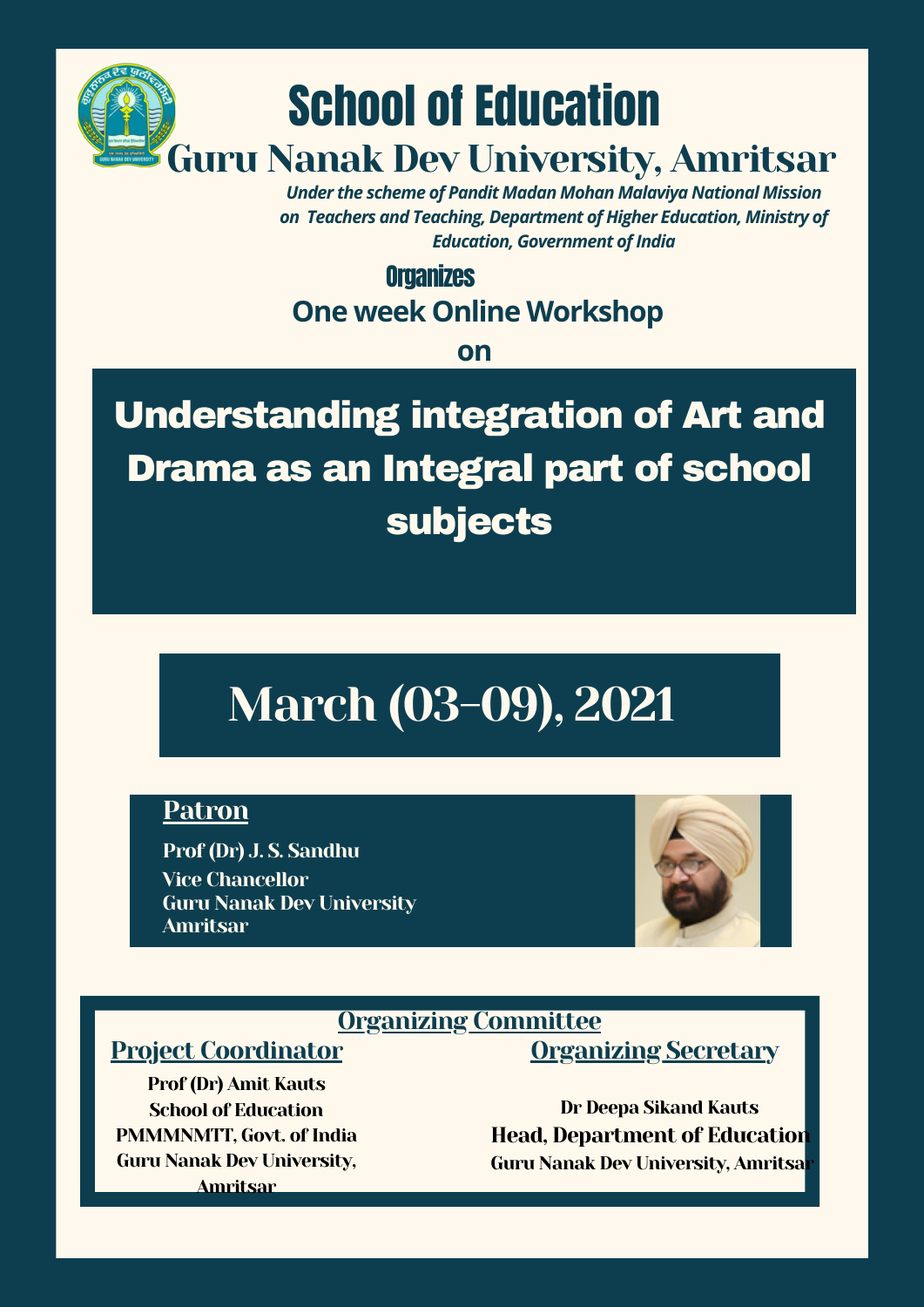## About Guru Nanak Dev University

Guru Nanak Dev University was established at Amritsar, India on November 24, 1969 to commemorate Guru Nanak Dev 's birth quincentenary celebrations. The university has marked its emblem across the globe and is continuing its journey of achieving new heights in pursuance of its cherished goals. University Grants Commission (UGC) has granted category-1 status to the university, the only university to get this ELITE STATUS in the region of Punjab , Haryana, Himachal Pradesh & Chandigarh. Improving its rank from last year, Guru Nanak Dev University has been ranked 59 in the All - India university ranking released under the national institution ranking framework (NIRF) by the Ministry of Human Resource Development (MHRD), Govt. of India. Guru Nanak Dev University (GNDU) being a State University became the first university to get approval of School of Education. The SOE endeavors to provide programmes of excellence in pre-service and in-service education prospective and practicing teachers through teaching and learning, research, consultancy, publication and community services.

School of Education under (PMMMNMTT), of Guru Nanak Dev University is organizing One week workshop on 'Understanding Integration of Art and Drama as an Integral part of School Subjects'.

3.After downloading, fill, sign and get forwarded from head of your institute, scan and send us in pdf form at pmmmnmttgnduparticipants $9@$ gmail.com.

#### About The Workshop

Integration of Art with other Teaching subjects means that art should be integrate into teaching and learning. The purpose of this workshop is to enable subject teachers to understand the Art & Drama as a pedagogical tool. Participants define what arts integration means, plan collaborations with colleagues, describe student roles in the Teaching Learning process, work on designing instruction that helps students explore new ideas, and examine assessments to determine what students are learning.

# **Steps of Registration**

1.Interested /nominated candidates to fill the following pre- registration form

https://forms.gle/XzYmfA1evY5VBTYo9

2.After pre-registration download the proforma of registration form from the link given below

http://online.gndu.ac.in/pdf/registrationformmodified.pdf

4.After this, we will send you a selection letter.